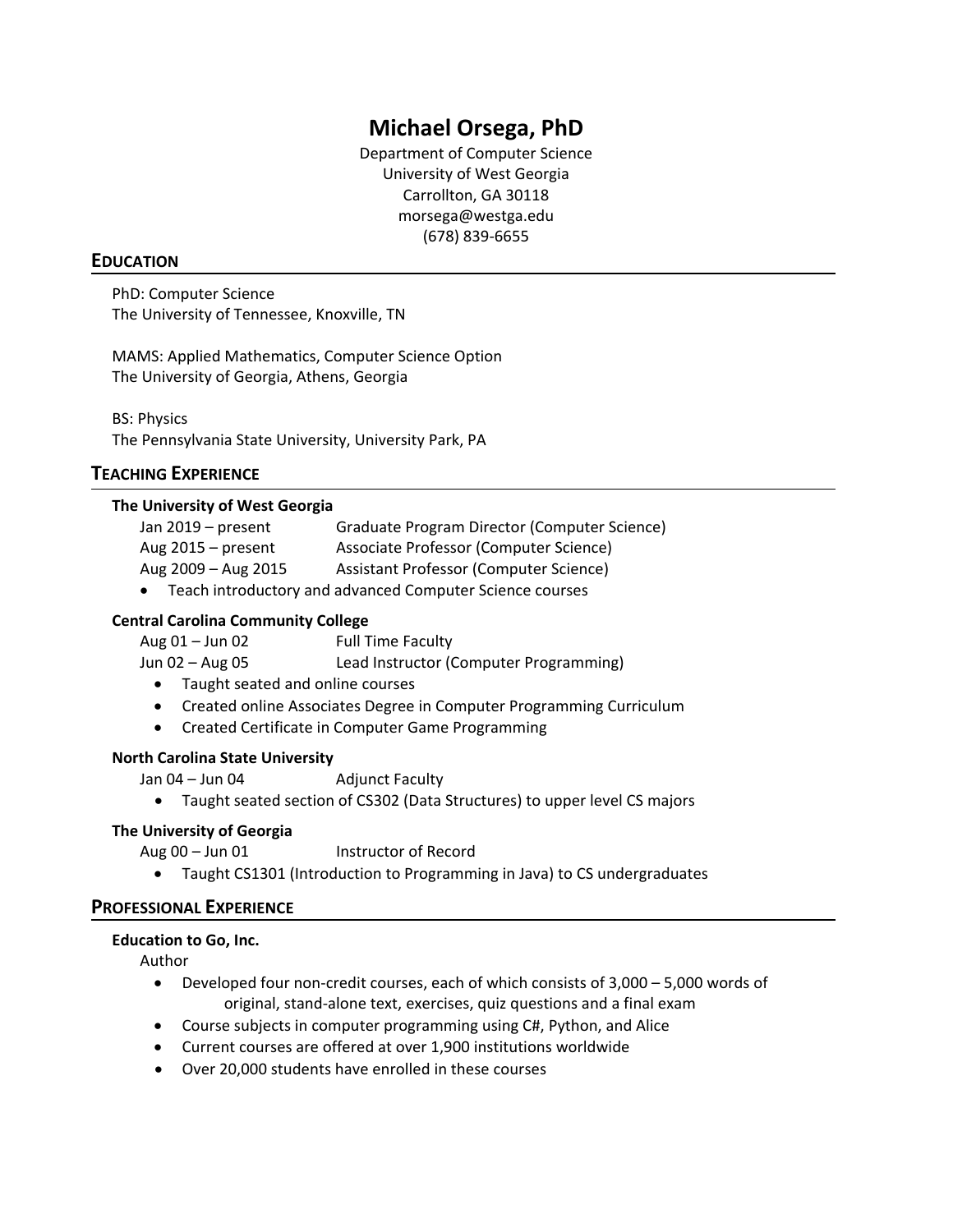#### **PUBLICATIONS**

- Baumstark, L., Orsega, M. (2016). Quantifying introductory CS students' iterative software process by mining version control system repositories. *Journal of Computing Sciences in Colleges*. 31 (6), 97‐ 104.
- Taylor, E., Skinner, C., McCallum, E., Poncy, B., Orsega, M. (2013). Enhancing Basic Academic Skills with Audio‐Recordings. *Educational Research Quarterly,* 27(2):22‐60.
- Yaw, J., Skinner, C., Orsega, M., Parkhurst, J., Booher, J., Chambers, K. (2012). Evaluating a Computer‐ Based Sight‐Word Reading Intervention in a Student with Intellectual Disabilities. *Journal of Applied School Psychology*, 28(4):354‐366.
- Orsega, M., Vander Zanden, B., Skinner, C. (2012). Experiments with Algorithm Visualization Tool Development. *In Proceedings of the 43rd ACM Technical Symposium on Computer Science Education* (SIGCSE '12). ACM, New York, NY, USA, 559‐564.
- Orsega, M., Vander Zanden, B., Skinner, C. (2011). Two Experiments using Learning Rate to Evaluate an Experimenter Developed Tool for Splay Trees. In *Proceedings of the 42nd ACM Technical Symposium on Computer Science Education* (SIGCSE '11). ACM, New York, NY, USA, 135‐140.

#### **CONFERENCE PRESENTATIONS**

- Orsega, M. and Baumstark, L. (2017). The Use of Version Control in CS2. Presentation at ACM‐ MidSoutheast Conference, Gatlinburg, TN.
- Orsega, M, Wilson, C., Gunter, N. (2014). Measuring Effects on Problem Completion Time when Interspersing Brief Problems within Target Problem Sets for Multiplication Practice. Presentation at Mid‐South Educational Research Association, Knoxville, TN.
- Orsega, M., Carlson, T., Siver, D. (2012). Using Undergraduates to Build an Animated Flash Tutorial for CS1. Presentation at ACM‐MidSoutheast Conference, Gatlinburg, TN.
- Orsega, M. (2010). Sketchmate: An Instructional Tool for Splay Trees. Presentation at ACM‐ MidSoutheast Conference, Gatlinburg, TN.
- Fuller, E., Krohn, K., Orsega, M., Skinner, C. Williams, J. (2009). The effects of Pacing on Academic Performance in Elementary School Students. Presentation at National Association of School Psychologists Annual Conference, Boston, MA.
- Doctoral Consortium Participant (2008). ACM Special Interest Group on Computer Science Education (SIGCSE) Annual Conference, Portland, OR.
- Doctoral Consortium Participant (2007). ACM Special Interest Group on Computer Science Education (SIGCSE) Annual Conference, Covington, KY.
- Orsega, M (2006). Making the Most of Java 1.5. Presentation at Course Technology The Conference 2006, San Francisco, CA.
- Orsega, M (2005). Making Programming Fun with Mobile Devices. Presentation at Course Technology The Conference 2005, Orlando, FL.
- Orsega, M (2005). Java 1.5 The New Java. Presentation at Course Technology The Conference 2005, Orlando, FL.
- Orsega, M (2002). An Introduction to Programming in Java. Presentation at North Carolina Computer Instructors Association (NCCIA) Spring 2002 Conference, Morehead City, NC.